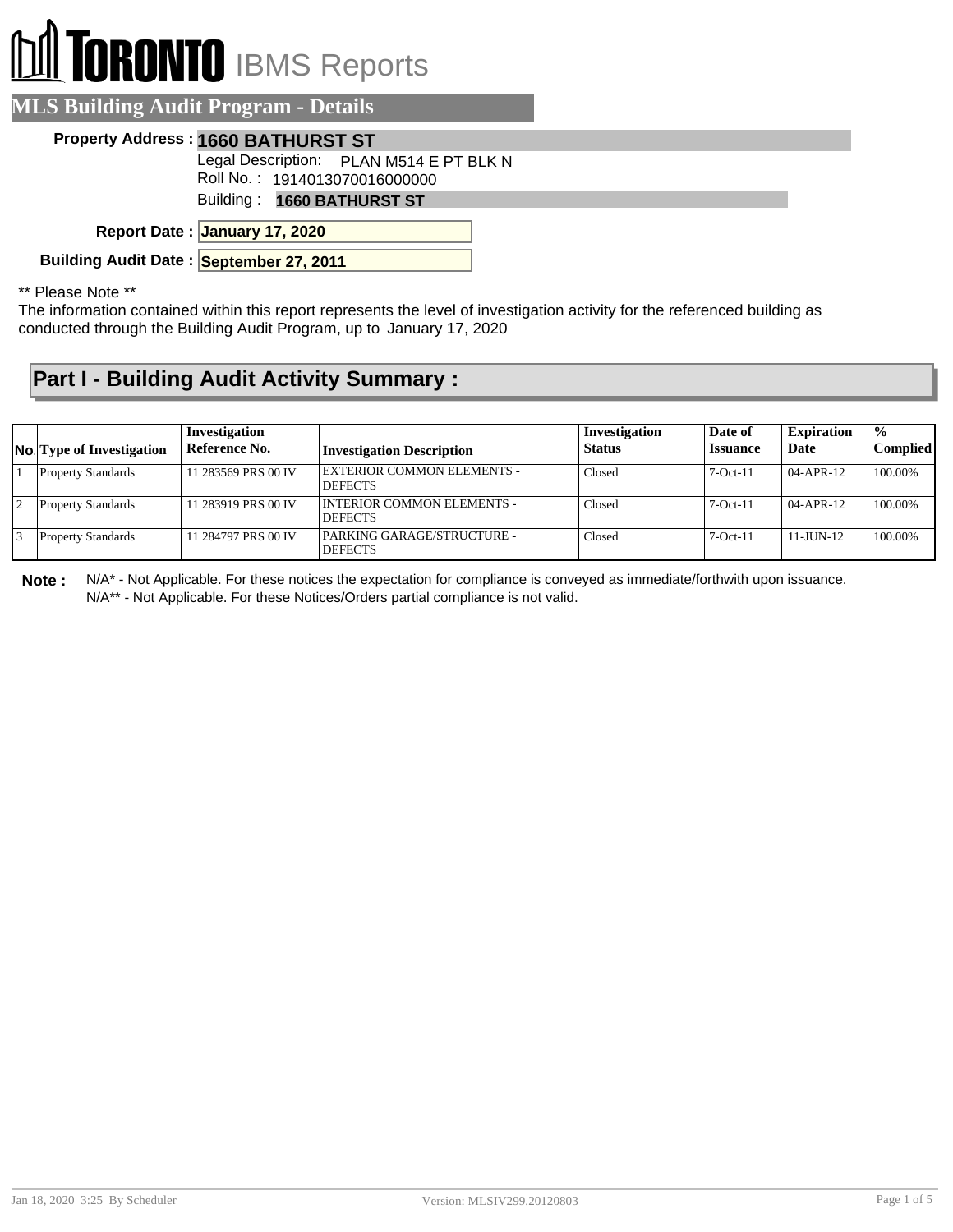# **Part II - Building Audit Details for Property Standards Orders :**

| Property Standards<br>11 283919 PRS 00 IV INTERIOR COMMON ELEMENTS -<br>Closed<br>7-Oct-11<br>5-Apr-12<br>104-APR-12<br><b>DEFECTS</b> | Tvpe of<br><b>INo.</b> Investigation | <b>Investigation</b><br>Reference No. | <b>Investigation Description</b> | Investigation Date of<br><b>Status</b> | ∣Issuance | <b>Expiration</b><br>∣Date | <b>Next Scheduled</b><br><b>Inspection Date</b> |
|----------------------------------------------------------------------------------------------------------------------------------------|--------------------------------------|---------------------------------------|----------------------------------|----------------------------------------|-----------|----------------------------|-------------------------------------------------|
|                                                                                                                                        |                                      |                                       |                                  |                                        |           |                            |                                                 |

**0**

**11**

**No. of defects contained within the Order :**

**No. of defects that remain outstanding :**

|     | <b>Deficiency Details</b>                                                                                                                                                                                                |              |               |  |  |  |  |
|-----|--------------------------------------------------------------------------------------------------------------------------------------------------------------------------------------------------------------------------|--------------|---------------|--|--|--|--|
| No. | <b>Violation/Defect</b>                                                                                                                                                                                                  | Location     | <b>Status</b> |  |  |  |  |
|     | Wall(s) not maintained free of holes, cracks, damaged and deteriorated materials.                                                                                                                                        | Hall         | Closed        |  |  |  |  |
| 2   | Previously finished surface(s) in the public area of the property are not renewed or refinished,<br>when necessary, to maintain a similar appearance.                                                                    | Laundry Room | Closed        |  |  |  |  |
| 3   | An emergency contact sign is not posted and maintained in a prominent place in the front lobby or<br>entrance to the building.                                                                                           | Lobby        | Closed        |  |  |  |  |
| 4   | The stairs and/or other appurtenant attachments and/or their supporting structural members are<br>not being maintained free from defects/hazards. Namely; stair nosings defective and or missing<br>throughout building. | Stairway     | Closed        |  |  |  |  |
| 5   | The guard is designed that a member, attachment or opening located between 140 millimetres<br>and 900 millimetres above the level being protected facilitates climbing.                                                  | Stairway     | Closed        |  |  |  |  |
| 6   | Height of the quard for the exit stairs are less than 1,070 millimetres around landings.                                                                                                                                 | Stairway     | Closed        |  |  |  |  |
| 7   | Height of the guard for the exit stairs are less than 920 millimetres measured vertically to the top<br>of the guard from a line drawn through the outside edges of the stair nosings.                                   | Stairway     | Closed        |  |  |  |  |
| 8   | Required guard does not prevent the passage of a sphere having a diameter more than 100<br>millimetres.                                                                                                                  | Stairway     | Closed        |  |  |  |  |
| 9   | The floor and every appurtenance, surface cover and finish is not maintained in good repair.<br>Namely; tile grout broken/cracked.                                                                                       | Stairway     | Closed        |  |  |  |  |
| 10  | Wall(s) not maintained free of holes, cracks, damaged and deteriorated materials.                                                                                                                                        |              | Closed        |  |  |  |  |
| 11  | The electrical switches are not maintained in a safe and complete condition. NAMELY; LIGHT<br>SWITCH NOT INSTALLED IN A CORRECT RECTANGULAR SURFACE (HANDY) BOX WITH<br>CORRECT (STEEL) COVER PLATE.                     |              | Closed        |  |  |  |  |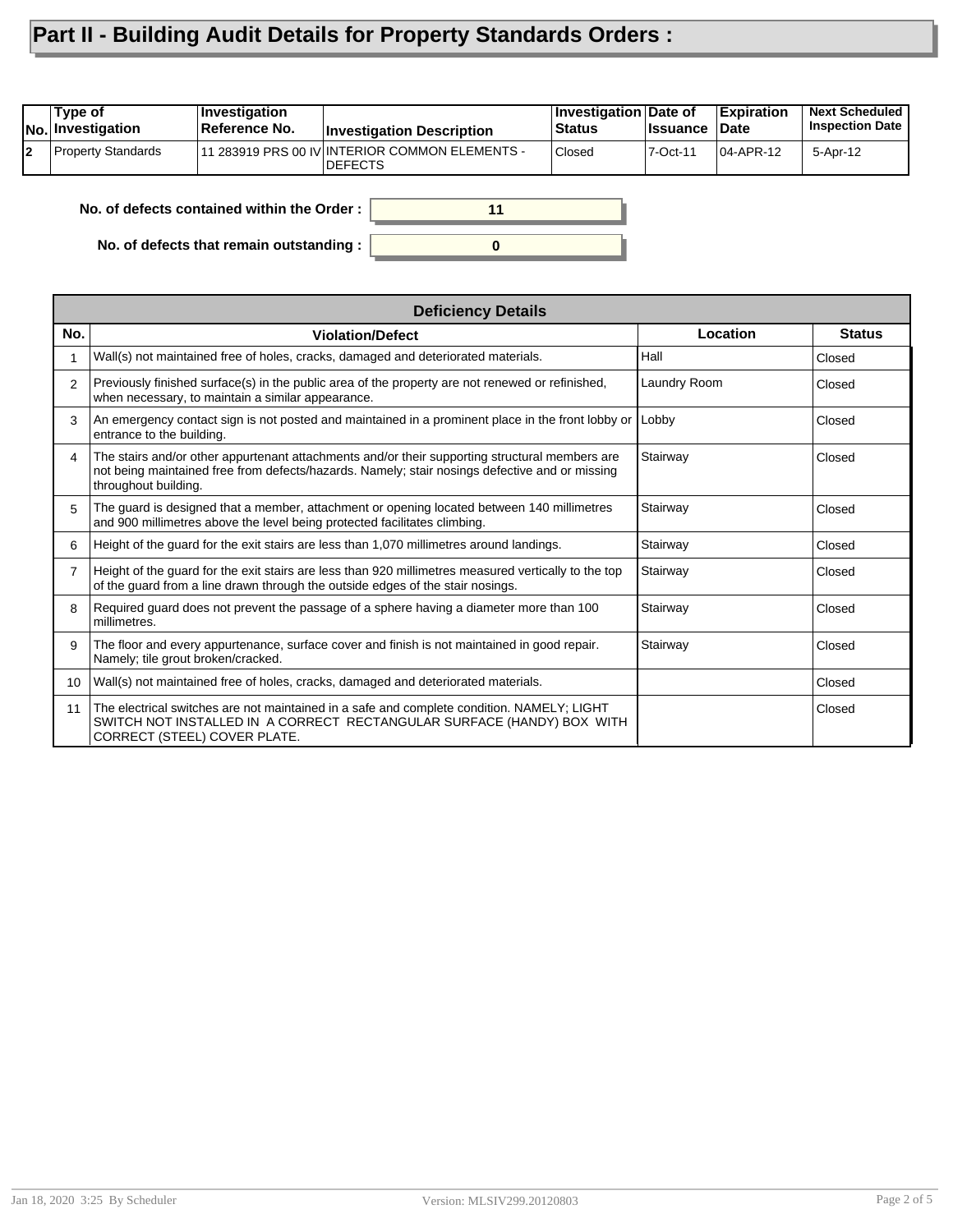| Type of<br>No. Investigation | $ $ Investigation<br><b>Reference No.</b> | <b>Investigation Description</b>                                 | ∣Investigation Date of<br>Status | <b>Issuance Date</b> | <b>Expiration</b> | <b>Next Scheduled</b><br><b>Inspection Date</b> |
|------------------------------|-------------------------------------------|------------------------------------------------------------------|----------------------------------|----------------------|-------------------|-------------------------------------------------|
| Property Standards           |                                           | 11 284797 PRS 00 IV PARKING GARAGE/STRUCTURE -<br><b>DEFECTS</b> | Closed                           | 7-Oct-11             | 111-JUN-12        | 12-Jun-12                                       |

| No, of defects contained within the Order: |  |
|--------------------------------------------|--|
| No. of defects that remain outstanding :   |  |

|                 | <b>Deficiency Details</b>                                                                                                                                                                                                                                                                                                                                                |              |               |  |  |  |  |  |
|-----------------|--------------------------------------------------------------------------------------------------------------------------------------------------------------------------------------------------------------------------------------------------------------------------------------------------------------------------------------------------------------------------|--------------|---------------|--|--|--|--|--|
| No.             | <b>Violation/Defect</b>                                                                                                                                                                                                                                                                                                                                                  | Location     | <b>Status</b> |  |  |  |  |  |
|                 | Alert signs are not prominently displayed on columns or walls 2.1 metres above the floor,<br>measured from the top of the sign to the floor, so that there is 1 alert sign for every 25 parking<br>stalls in the parking or storage garage, with the alert signs being evenly distributed in the parking<br>or storage garage, but located no more than 30 metres apart. | Furnace Room | Closed        |  |  |  |  |  |
| 2               | Lighting in a garage is provided at less than 50 lux.                                                                                                                                                                                                                                                                                                                    | Garage       | Closed        |  |  |  |  |  |
| 3               | The garage door that is equipped with an automatic closing mechanism is not equipped with a<br>sensing device that does not allow the door to close when any person, animal or object is<br>crossing its path.                                                                                                                                                           | Garage       | Closed        |  |  |  |  |  |
| 4               | Large safe-exit arrows are not displayed on safe-exit doors 1.5 metres above the floor, measured<br>from the center of the arrow to the floor, with the arrow pointing down.                                                                                                                                                                                             | Garage       | Closed        |  |  |  |  |  |
| 5               | Small safe-exit arrows are not prominently displayed on columns or walls 1.5 metres above the<br>floor, measured from the center of the arrow to the floor; at least every ten (10) metres along the<br>safe-exit route; at all safe-exit route decision points along the safe-exit route; and wherever a<br>safe-exit route crosses a traffic aisle.                    | Garage       | Closed        |  |  |  |  |  |
| 6               | The safe-exit door, the frame of a safe-exit door and the wall adjacent to the safe-exit door to a<br>distance of one (1) metre on both sides of the frame, and to a height of three (3) metres above the<br>floor or to the soffit above the bulkhead over the door is not the required coloured green.                                                                 | Garage       | Closed        |  |  |  |  |  |
| $\mathbf{7}$    | Lighting in a garage is provided at less than 50 lux.                                                                                                                                                                                                                                                                                                                    | Garage       | Closed        |  |  |  |  |  |
| 8               | The lighting fixture is not protected from damage by the provision of wired glass or other suitable<br>means of protection.                                                                                                                                                                                                                                              | Garage       | Closed        |  |  |  |  |  |
| 9               | The parking or storage garage walls painted surface is not maintained reasonably clean.                                                                                                                                                                                                                                                                                  | Garage       | Closed        |  |  |  |  |  |
| 10              | The parking or storage garage ceiling painted surface is not maintained reasonably clean.                                                                                                                                                                                                                                                                                | Garage       | Closed        |  |  |  |  |  |
| 11              | The parking or storage garage columns from floor level to a height of sixty (60) centimeters are<br>not painted black.                                                                                                                                                                                                                                                   | garage       | Closed        |  |  |  |  |  |
| 12 <sup>2</sup> | The parking or storage garage walls painted surface is not maintained in a state of good repair.                                                                                                                                                                                                                                                                         |              | Closed        |  |  |  |  |  |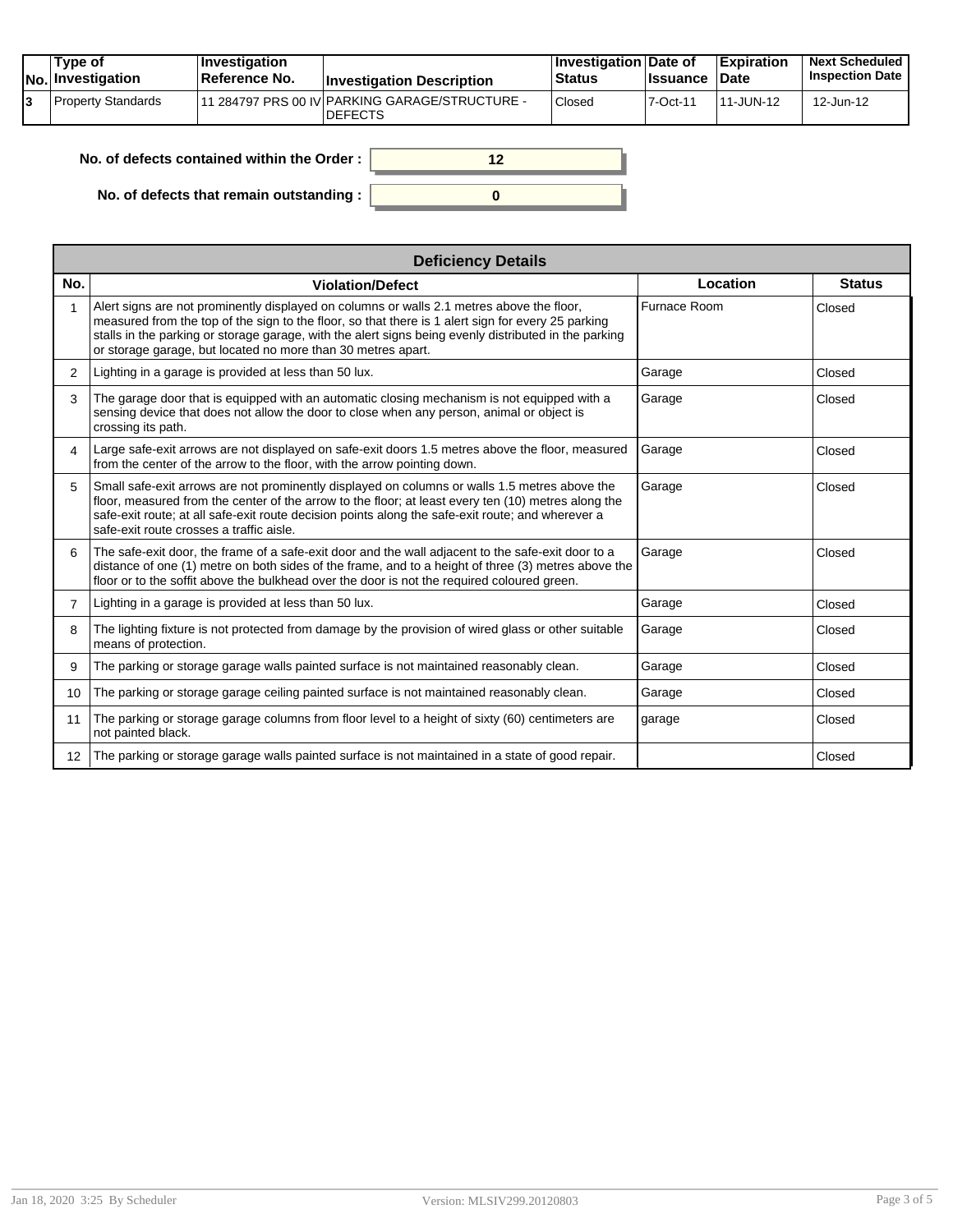| Tvpe of<br>No. Investigation | $\blacksquare$ Investigation<br>Reference No. | <b>Investigation Description</b>                                | <b>Investigation Date of</b><br><b>Status</b> | <b>Issuance</b> | <b>Expiration</b><br><b>Date</b> | <b>Next Scheduled</b><br><b>Inspection Date</b> |
|------------------------------|-----------------------------------------------|-----------------------------------------------------------------|-----------------------------------------------|-----------------|----------------------------------|-------------------------------------------------|
| Property Standards           |                                               | 1 283569 PRS 00 IV EXTERIOR COMMON ELEMENTS -<br><b>DEFECTS</b> | Closed                                        | $7-Oct-1$       | $104$ -APR-12                    | 5-Apr-12                                        |

| . of defects contained within the Order: | 18 |
|------------------------------------------|----|
| No. of defects that remain outstanding:  |    |

|                 | <b>Deficiency Details</b>                                                                                                                                                                                                 |                   |               |  |  |  |  |  |
|-----------------|---------------------------------------------------------------------------------------------------------------------------------------------------------------------------------------------------------------------------|-------------------|---------------|--|--|--|--|--|
| No.             | <b>Violation/Defect</b>                                                                                                                                                                                                   | Location          | <b>Status</b> |  |  |  |  |  |
|                 | Walk(s), ramp(s) and/or similar areas does not afford safe passage. Namely; CONCRETE<br><b>BROKEN</b>                                                                                                                     | <b>Front East</b> | Closed        |  |  |  |  |  |
| $\overline{2}$  | The guards and/or other appurtenant attachments and/or their supporting structural members are<br>not maintained in good repair. NAMELY: BRICK MORTAR DETERIORATED                                                        | <b>Front East</b> | Closed        |  |  |  |  |  |
| 3               | The (stairs, treads, risers, guards, handrails, and/or other appurtenant attachments) and/or their<br>supporting structural members are not being maintained free from defects/hazards. NAMELY;<br><b>BROKEN CONCRETE</b> | <b>Front East</b> | Closed        |  |  |  |  |  |
| 4               | Walk(s), ramp(s) and/or similar areas does not afford safe passage. Namely; BROKEN<br><b>CONCRETE</b>                                                                                                                     | <b>Front East</b> | Closed        |  |  |  |  |  |
| 5               | The light fixture is not kept in good repair and in good working order.                                                                                                                                                   | <b>Front East</b> | Closed        |  |  |  |  |  |
| 6               | The tree, which is located on the property is dead and has not been removed.                                                                                                                                              | North             | Closed        |  |  |  |  |  |
| 7               | The exterior walls and their components are not being maintained in good repair.                                                                                                                                          | North             | Closed        |  |  |  |  |  |
| 8               | Exterior garbage containment area not screened.                                                                                                                                                                           | <b>North</b>      | Closed        |  |  |  |  |  |
| 9               | Height of the quard for the exit stairs are less than 1,070 millimetres around landings.                                                                                                                                  | <b>SOUTH</b>      | Closed        |  |  |  |  |  |
| 10              | Walk(s), ramp(s) and/or similar areas does not afford safe passage. Namely; CONCRETE<br><b>SUNKEN AND BROKEN</b>                                                                                                          | South             | Closed        |  |  |  |  |  |
| 11              | The yards and /or other part of property is not being kept clean and free from accumulation of<br>junk, rubbish, brush, refuse, litter, garbage and/or other debris.                                                      | South             | Closed        |  |  |  |  |  |
| 12 <sup>2</sup> | Height of the quard for the exit stairs are less than 920 millimetres measured vertically to the top<br>of the quard from a line drawn through the outside edges of the stair nosings.                                    | South             | Closed        |  |  |  |  |  |
| 13              | Equipment/attachment appurtenant to the building is not properly anchored, namely, the CABLE<br>TV WIRE.                                                                                                                  | South             | Closed        |  |  |  |  |  |
| 14              | A retaining wall exceeding 1,000 millimetres in exposed height is not protected by a guard<br>measuring 1070 millimeters on the open side where access is provided.                                                       | South             | Closed        |  |  |  |  |  |
| 15              | Required guard does not prevent the passage of a sphere having a diameter more than 100<br>millimetres.                                                                                                                   | South             | Closed        |  |  |  |  |  |
| 16              | Required guard does not prevent the passage of a sphere having a diameter more than 100<br>millimetres.                                                                                                                   | South             | Closed        |  |  |  |  |  |
| 17              | The quard is designed that a member, attachment or opening located between 140 millimetres<br>and 900 millimetres above the level being protected facilitates climbing.                                                   | South             | Closed        |  |  |  |  |  |
| 18              | The guard is designed that a member, attachment or opening located between 140 millimetres<br>and 900 millimetres above the level being protected facilitates climbing.                                                   | South             | Closed        |  |  |  |  |  |

**No. of**